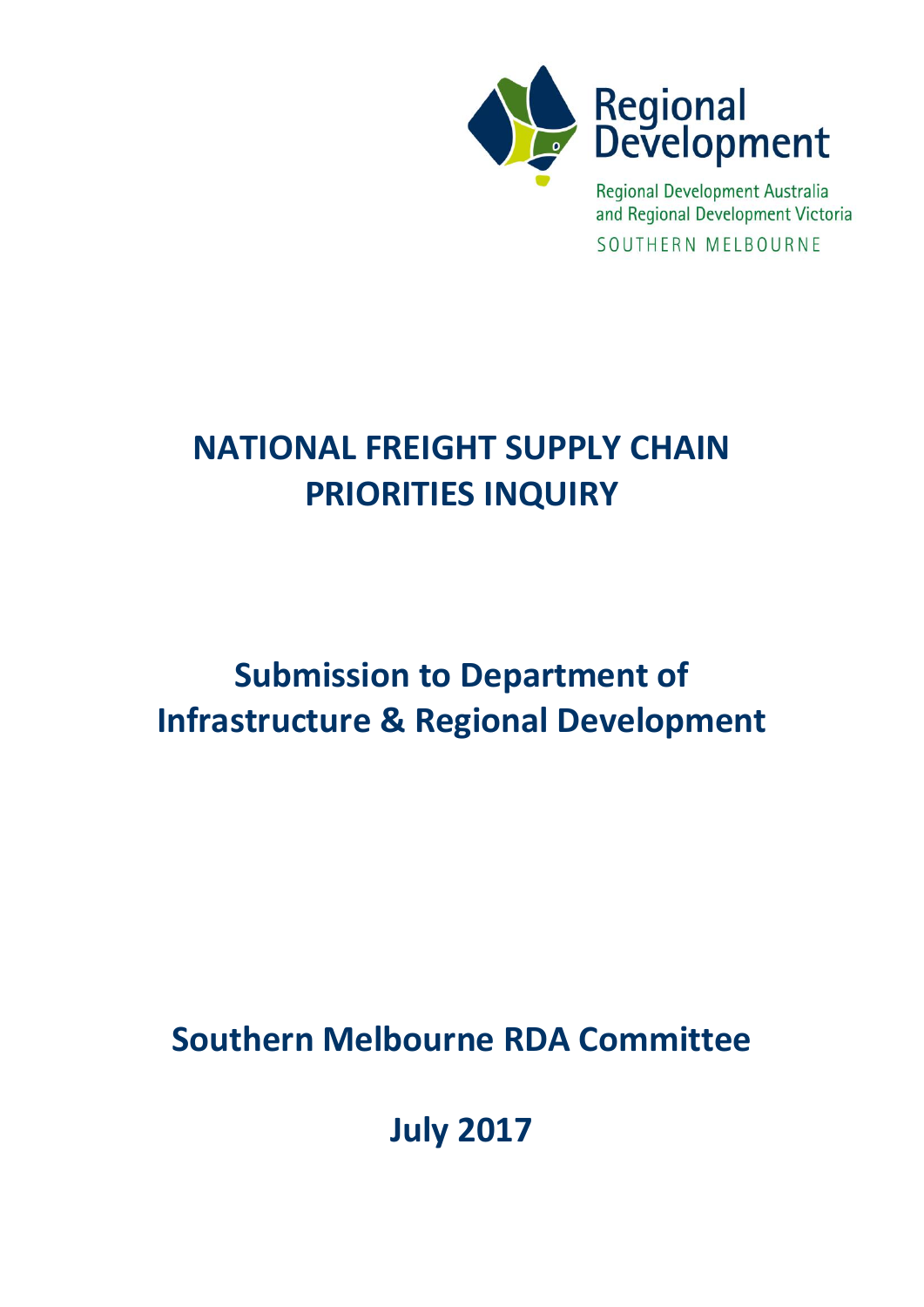# *Background*

### *The Southern Melbourne RDA Committee*

As one of 55 Regional Development Australia (RDA) Committees across Australia, the Southern Melbourne RDA provides responses to economic, infrastructure and social issues affecting Melbourne's south by building partnerships across the three levels of government, local industry, community and other stakeholders.

The Committee is an important link between the Commonwealth and Victorian Governments, the 10 local government authorities (LGAs) of Bayside, Casey, Cardinia, Frankston, Glen Eira, Greater Dandenong, Kingston, Mornington Peninsula, Port Phillip and Stonnington and the many regional stakeholders.

The RDA's core business is to develop a regional framework to support a growth economy and a regional plan is prepared on a tri annual basis to identify strategies for this growth. The 2016 – 2019 Regional Plan is supported by data from the ABS and National Economics, by state and local strategies and by RDA evidence based research, consultation and reports. The current Plan proposes five priorities for the southern Melbourne RDA region and provides strategies to address them. Transport and freight are identified as a key priority given their role in supporting business and industry in an economic environment.

Although this submission focusses on the southern metropolitan region of Melbourne, the Southern Melbourne RDA recognises that transport and freight supply chains are an ecosystem which goes beyond state, local or regional borders. Accordingly, much of what is being discussed will apply across the Melbourne south east region and include the municipalities of Monash, Knox, Maroondah and the Gippsland region.

#### *The Southern Melbourne Region*

Southern Melbourne is Melbourne's key economic region. It accounts for one third of the employed in metropolitan Melbourne and a quarter of its GDP. It is only eclipsed by the high value added from the City of Melbourne LGA which contains the CBD.

With a population of 1.4 million people, and municipalities which are urban, peri urban and rural, the region has a wide variety of attributes:

- Established, densely populated inner urban areas in the south west of the region;
- A highly industrialised manufacturing 'belt' across the Melbourne south east municipalities of Kingston, Greater Dandenong, Casey, Monash, Maroondah and Knox;
- Rapidly expanding population growth in the south east of the region;
- **Agricultural and rural areas in the outer south east of the region;**
- A working port at Hastings;
- An intermodal port in development at Dandenong South.

The region's relationship with central Melbourne and other parts of the larger metropolis is multi-faceted, reflecting its breadth and diversity. Whilst the inner municipalities have strong links to the CBD, the south east of the region has an increasingly self-contained industry base, several university and further education campuses and two significant Activity Centres, at Monash and Greater Dandenong.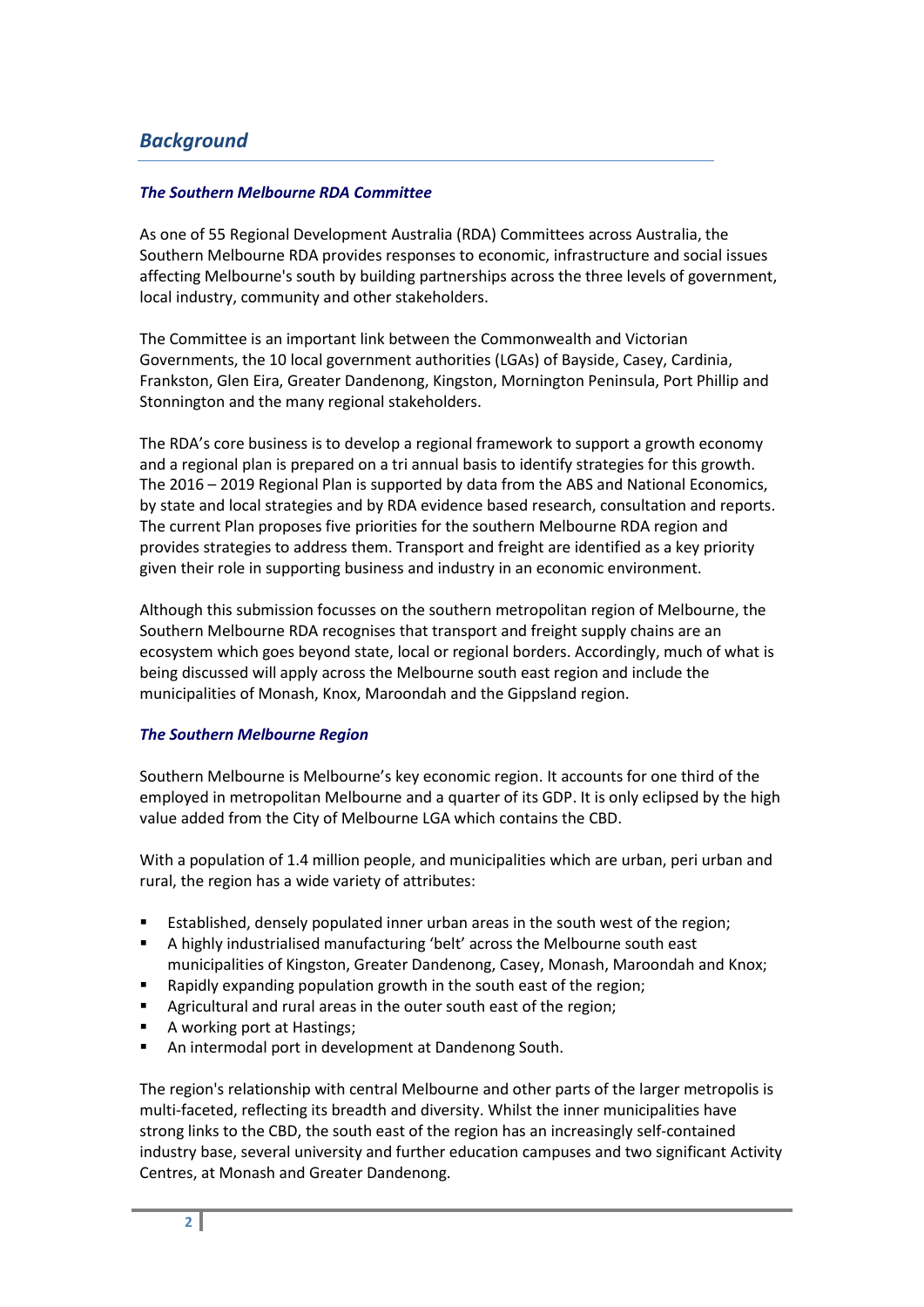# *RDA Regional Priority – Transport and Freight Infrastructure*

The southern Melbourne region has many transport infrastructure strengths. In terms of connectivity, it is generally well connected to the CBD and ports by road and rail. It has seven major lines as part of its rail network and key road arterials in the form of the M1 Monash Freeway, EastLink and PeninsulaLink.

Nevertheless, the RDA's Regional Plan notes that the region faces substantial connectivity challenges due to population and industry growth. The existing transport infrastructure has been designed for a monocentric city (with predominantly radial movements) rather than a polycentric city (with both radial and cross-town movements). Current freight movements and increased congestion, particularly on the M1, present significant inhibitors to investment, and could prove detrimental to the region's future productivity and growth if not addressed.

The Plan identifies the Dandenong South Intermodal Port (DSIP) as a priority piece of freight infrastructure for Melbourne's south east region. This is of particular importance now that the Port of Melbourne lease has been extended and Webb Dock's container capacity is being increased. The RDA recently commissioned a study to define and 'map' the supply-chain and commercial benefits to businesses based in Melbourne's south east and Gippsland (importers/exporters) of the proposed Dandenong South Intermodal Port (DSIP) development. This will be discussed later in the submission and a full copy of the study will be attached to the submission.

## *Road Freight Connectivity*

As previously noted, efficient and effective freight transport infrastructure is essential for the economic health of the Melbourne south east region. The freight task created by the region's large manufacturing and wholesale trade sectors is massive, with these industries predominantly based in the municipalities of Monash, Knox, Kingston, and Greater Dandenong.

Greater Dandenong currently has the highest internal freight movement activity of any metropolitan LGA. It is the largest generator of freight movement overall, with over 1,800 individual truck trips in the morning peak alone. The Victorian Freight and Logistics Council estimated in 2010 that freight volume, across all modes, will double by 2031. The volume of freight in the south east region is predicted to further increase as more industrial land is opened up in Greater Dandenong, Frankston and Cardinia, more activity is centred around logistics and warehousing, and more investment is attracted to the region.

The integrated economic triangle proposed by Plan Melbourne is part of a long held road infrastructure vision for Melbourne. It will connect the Hastings–Dandenong corridor with the Hume corridor to the north and the Wyndham–Geelong corridor to the south west. The RDA believes it is essential that the following road infrastructure optimisation be undertaken to support the freight task growth and the Port of Melbourne expansion. It includes:

# *1. Upgrading Freeway Connections from the North to the South East*

These connections need to be upgraded as the movement of freight across Melbourne is affected by the lack of direct access to the national road network. Freight traffic wishing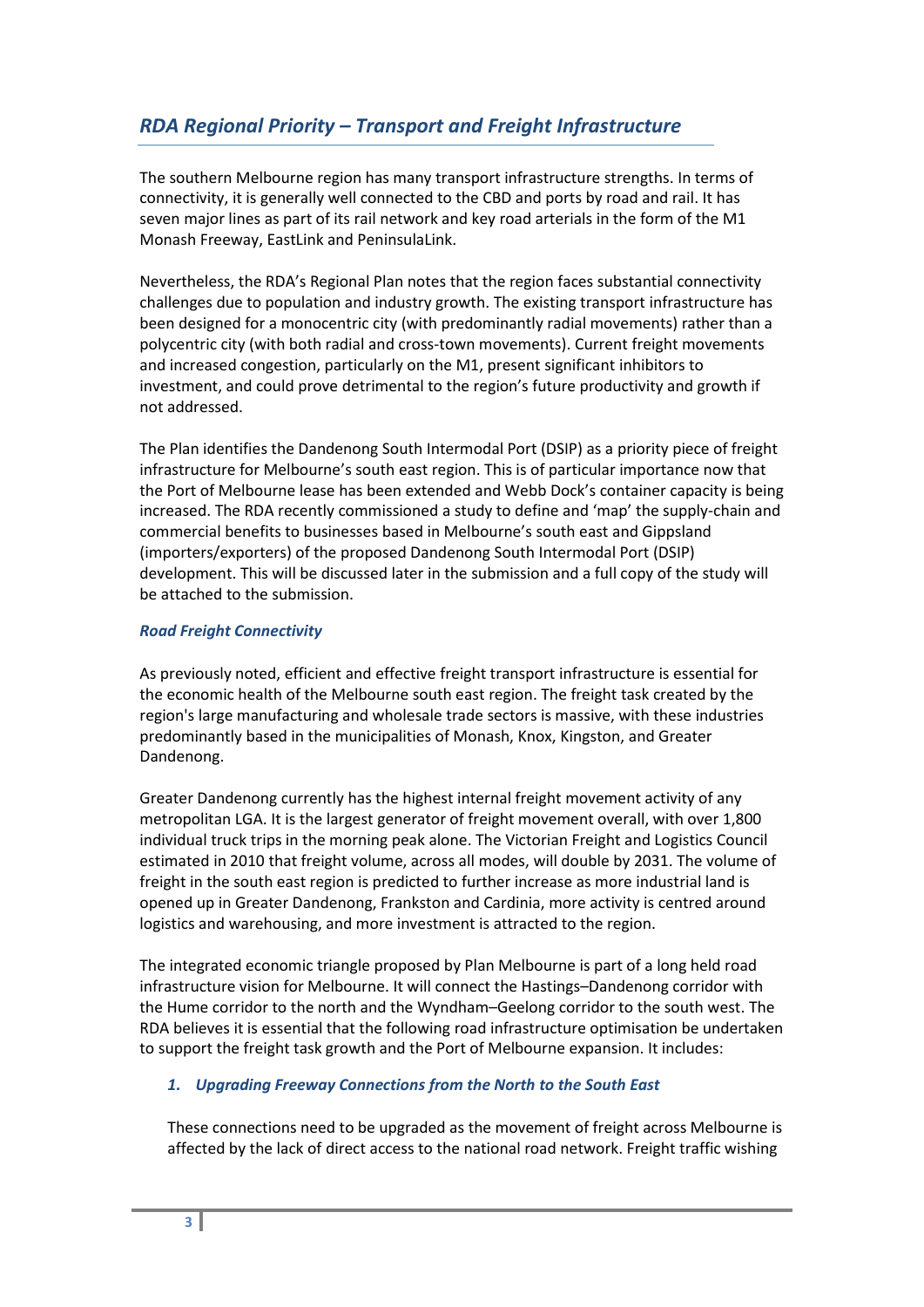to access the southern Melbourne RDA region from the northern suburbs is forced to use the heavily congested M1/ Tullamarine Freeway/ M80 routes.

## *2. Dingley Bypass*

The first section of the Dingley Bypass was completed in 2016. It is a fully divided road of 19 km that is expected to carry approximately 45,000 vehicles per day. It connects Warrigal Road to Westall Road and Dingley Village and completes the route between South Road, Moorabbin, Westall Road and Dandenong South.

## *Benefit to Southern Melbourne RDA region:*

- The route provides a direct road freight route linking South Road Moorabbin to the Dandenong hub and EastLink. The connection to Westall Road is an important link within the south eastern suburbs.
- **The remaining sections of the Dingley Bypass need to be completed, as the route** will provide important alternative access to the M1 and the Princes Highway (from Warrigal Road), and Nepean Highway from South Road to Dandenong and EastLink.

# *3. North East (Ring Road) Link*

The North East Link is a priority project identified in [Infrastructure Victoria's](http://www.infrastructurevictoria.com.au/) 30 year plan and in the Regional Plans of the Southern, Eastern and Northern Melbourne RDAs. The link is intended to link Greensborough to the Eastern Freeway at Bulleen with a six lane freeway standard road, which would provide existing freeway standard connections to EastLink and Peninsula Link.

#### *Benefit to Southern Melbourne RDA region:*

- The link is estimated to carry around 100,000 vehicles per day, and will provide quicker and easier access for freight operators particularly between Monash, Knox, Dandenong, Campbellfield and Donnybrook. It is expected that this interconnectivity between freight and the Monash and Dandenong industrial hubs will optimise freight movements and increase productivity.
- The link is expected to enhance Australia's freight productivity by reducing congestion times and improving travel times and their reliability.
- The link will reduce the reliance on the 'missing link' roads in the local road network. Since the opening of EastLink, freight traffic has increased and will continue to do so, placing further pressure on the arterial network currently performing the 'missing link' function: these roads being on Fitzsimons Lane, Heidelberg Road and Rosanna Road.
- The link will enhance access to the Dandenong South Intermodal Port and Melbourne airport.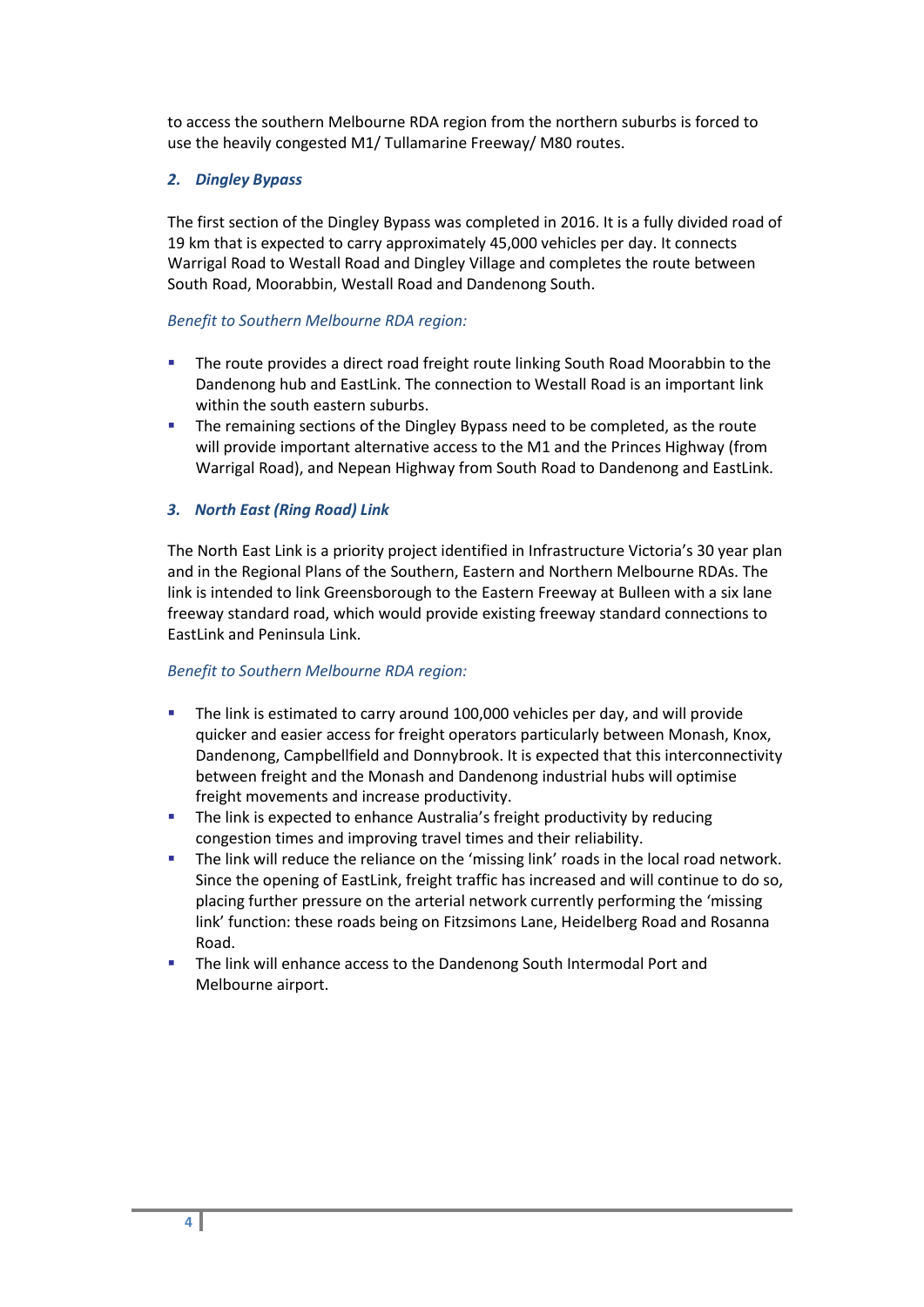# *Container Supply Chains to Southern Melbourne RDA region*

# *Insufficiency of Container and Freight Movement Data*

Containerised supply chains served by the Port of Melbourne have either an inland origin where the product is packed into a container for export, or an inland destination where the product is unpacked for further distribution to wholesale/retail markets or use in manufacturing. However, the data on the location of these inland container origins, their destinations and where particular activities occur is incomplete.

The most comprehensive data available is a survey of inland container movements conducted by the Port of Melbourne in 2009 which extrapolated on a base sample of container movements. The available data however, only indicates where containers are packed or unpacked and does not capture:

- **Products moved from a manufacturing site to a different location for packing** into containers for export, or;
- Products moved from an unpacking location (warehouse/distribution centre) for example in the west, to secondary locations such as the south east for use in manufacturing or wholesale/retail markets.

The lack of complete and accurate data means that the current picture of where and how export and import products are actually moving around metropolitan Melbourne and into regions, such as the south east, is distorted. Consequently the data is unreliable and potentially incorrect.

For example, Dandenong is ranked as the number one Port of Melbourne destination for full import containers amounting to around 132,000 TEU; the number two full import container destination was Altona/Laverton in western Melbourne with around 109,000 TEU. If imported products destined for Melbourne South East but unpacked in the west of Melbourne, are taken into account, then the Dandenong area assumes even greater significance as the principal point for container origin and destination when compared with the rest of metropolitan Melbourne.

#### *Melbourne South East has the Highest Container Destination*

The Institute of Supply Chain and Logistics conducted a study for Infrastructure Victoria in 2017, as part of the work undertaken for the State Government regarding the timing and location of a second container port in Melbourne. They reviewed the destinations of container trucks and found that southern Melbourne receives the second highest number of import containers (29% compared to the west's 30 %). When eastern Melbourne is included, 39% cent of containers come to Melbourne's east and south east; well over a third of Melbourne's freight task.

A study undertaken by GHD for the RDA estimated that Melbourne south east generates a significant portion of the Port of Melbourne's container throughput. The larger population base alone means more freight movements into the region. The region accounts for:

 24% (rising to 33% for Metropolitan Melbourne) of all full containers amounting to around 376,000 TEU. This compares with 24% for western Melbourne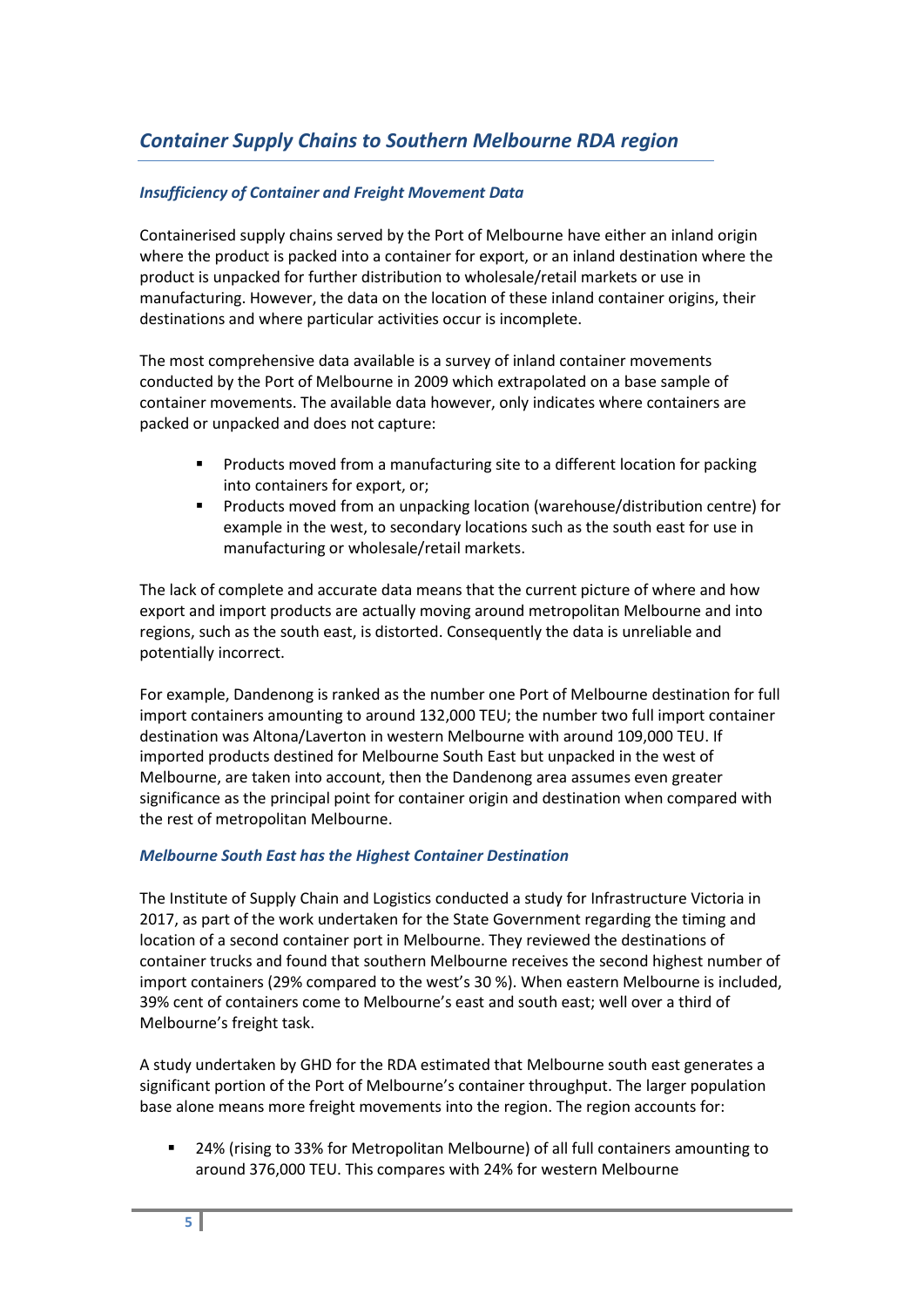- 33% of full import containers amounting to around 298,000 TEU. This compares with 26% for the western Melbourne region. However, Melbourne south east is the single most important region in Melbourne for imported products, particularly when products unpacked in the west of Melbourne and moved across to the south east are also considered.
- 12% of full export containers amounting to around 78,000 TEU. This compares with 22% for the western Melbourne region. However, this misrepresents the Melbourne south east share as it excludes a proportion of export products manufactured in Melbourne's south east but packed for export in the west of Melbourne.
- 40% of all Tasmanian full import containers amounting to around 33,000 TEU. Melbourne south east is the single most important area in Melbourne for sourcing Tasmanian products.
- <sup>31%</sup> of all Tasmanian full export containers amounting to around 35,000 TEU. Melbourne south east is the single most important area in Melbourne for supplying products to Tasmania.

*This lack of up to data, comprehensive data means that the current picture of where and how export and import products are moving around metropolitan Melbourne is very misleading. It does not provide an accurate picture. Indeed, the locational drivers of any future container movements cannot be determined by interpreting the 2009 published survey data on containers.*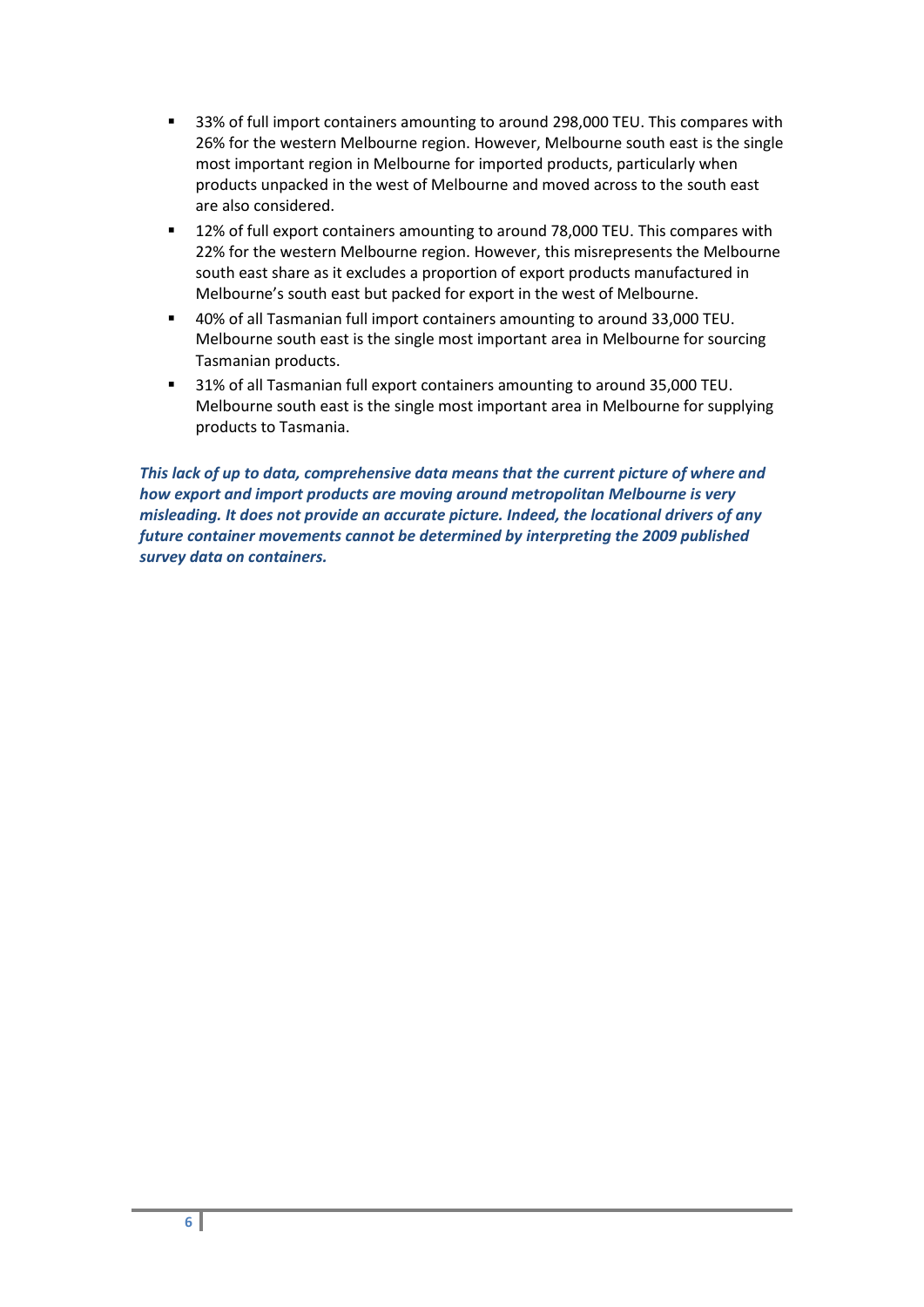A number of reports over the past decade have recommended the construction of an intermodal port in the south east of the southern region to complement the metropolitan freight terminal network. In 2010, the Department of Transport's intermodal system discussion paper noted that it was possible to re-route freight operations to an intermodal terminal in the south east using high productivity freight vehicles. The paper also identified the need to move away from Melbourne's existing traditional radial pattern of transport connections to effectively service freight into the future. The Metropolitan Intermodal System (MIS) is envisioned as a state of-the-art rail-based container logistics and inland port network. As part of the MIS, the Port Rail Shuttle will directly connect the Port of Melbourne by rail to three suburban inland ports located at Dandenong South, Altona and Somerton.



The RDA and many regional stakeholders believe that an intermodal port at Dandenong South is a critical piece of infrastructure, now that the Port of Melbourne is to be leased for another 50 years. A longer lease at the Port of Melbourne will inevitably create more pressure on the freight network around the Port itself and in the western suburbs.

Re-routing freight operations to an intermodal terminal in Dandenong South will mean that containers can be freighted direct, rather than being unpacked in the west and then transported to the south and east in multiple vehicles, adding further congestion to the M1. Land has been reserved at Lyndhurst by SALTA to develop the site and a considerable amount of funds and resources have been invested to influence the government in terms of its necessity.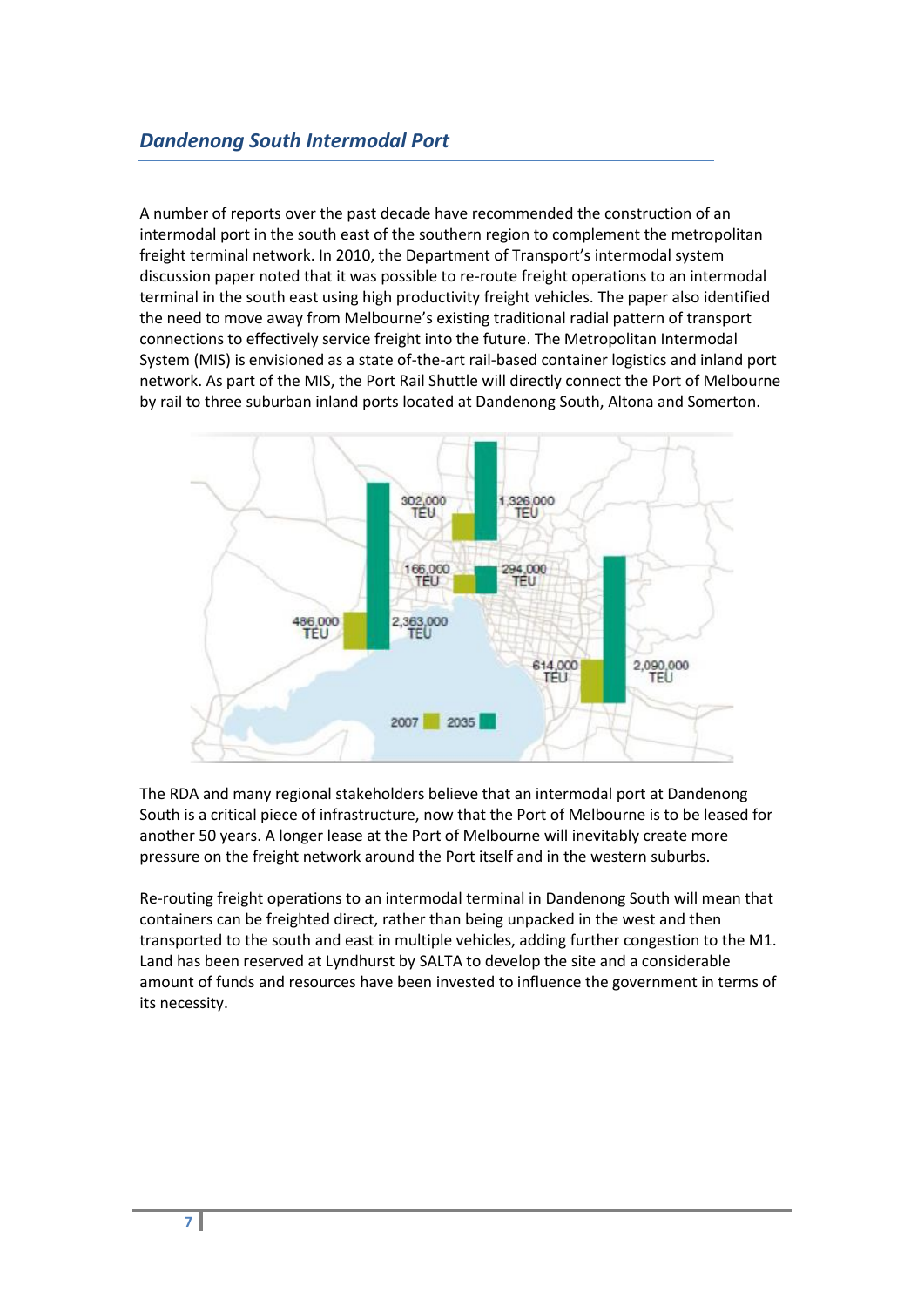# *Dandenong South Intermodal Port Business Benefit Analysis*

As previously mentioned, the RDA commissioned Jacobs to examine the supply-chain and commercial benefits of the proposed Dandenong South Intermodal Port (DSIP) development. The purpose of the study was to provide an evidence based analysis of the costs and benefits associated with the DSIP. The study mapped and quantified the supply chain and commercial benefits to Melbourne south east and Gippsland based importers and exporters who could use the DSIP.

The approach adopted by Jacobs included the following steps:

| Review       | desktop review of relevant studies and policies completed to date.                                                                                                                                |  |
|--------------|---------------------------------------------------------------------------------------------------------------------------------------------------------------------------------------------------|--|
| Overview     | DSIP development and operational plan.                                                                                                                                                            |  |
| Description  | current south east import/export supply chain and port<br>connectivity.                                                                                                                           |  |
| Consultation | key stakeholders, including import/export business operators and<br>groups such as Melbourne South East Manufacturers' Alliance,<br>South East Business Networks and the Committee for Dandenong. |  |
| Analysis     | a qualitative analysis of the benefits of supply chain and<br>commercial benefits of the DSIP to local business operators<br>including importers and exporters.                                   |  |
|              | a quantitative analysis that estimates the dollar difference (benefit)<br>between the DSIP proposition and the status quo.                                                                        |  |

### *Quantitative Assessment Outcome*

The study's assessments of comparative costs to importers/exporters from use of container movement involving the DSIP versus status quo were assessed separately for import/export packages of services. Costs and savings accruing to users operating via the DSIP are summarised below:

- The DSIP PRS would reduce importers costs per container by approximately 37% per 20' container and 16% per 40' container (see chart below)
- Exporters will be able to accrue larger savings than importers. The DSIP will deliver a 36% reduction in costs per 20' container and 21% per 40' container (see chart below).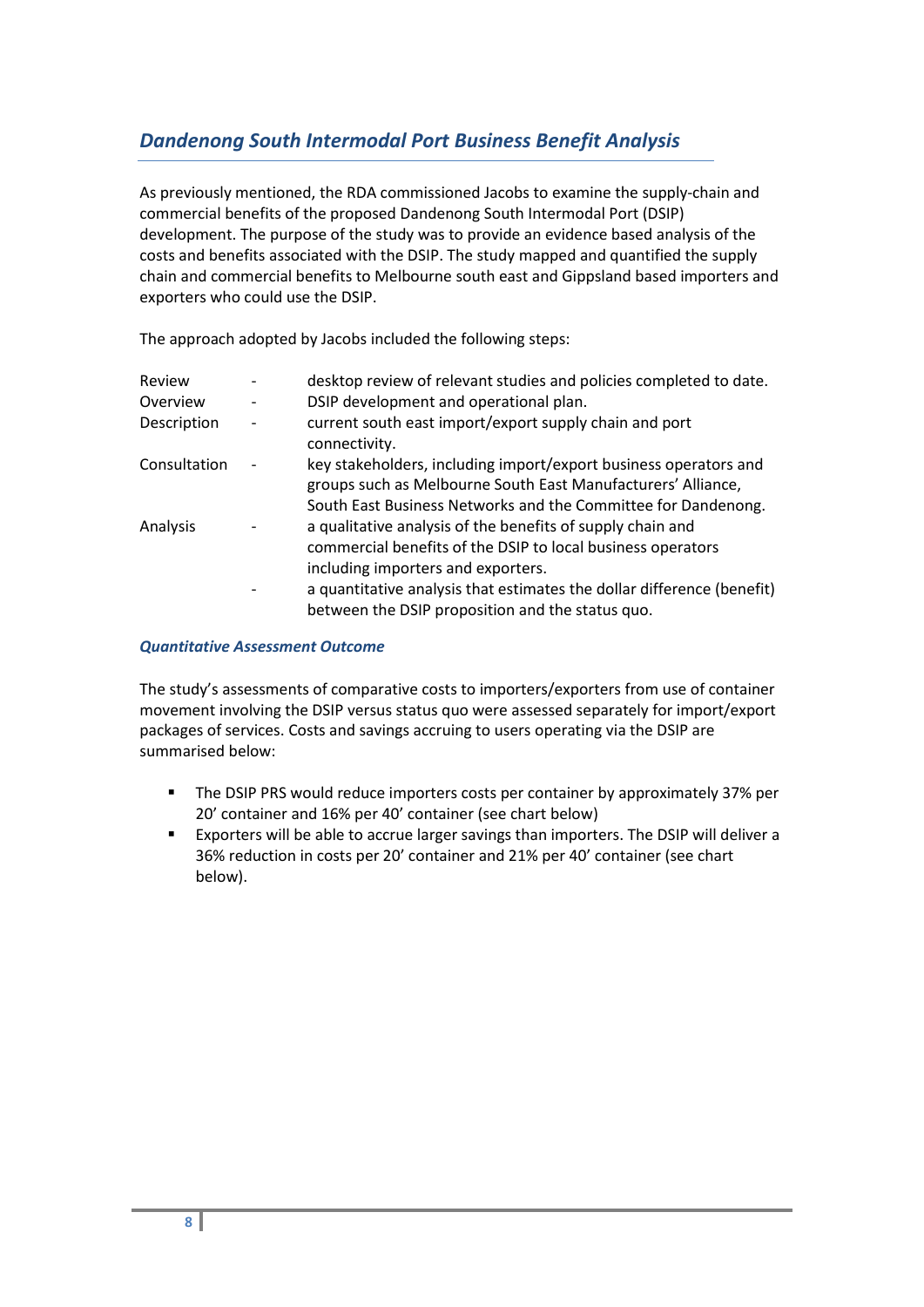



These analyses included a stevedore rail handling charge of \$35.00 per container for PRS options, based on estimates provided by DPW (Dubai Ports World) and modelling undertaken for this study and reported in Jacobs (2015). This demonstrated that the viability of PRS services is sensitive to the scale of these charges. If a mandated maximum price similar to the \$15.00 per container imposed at Port Botany (NSW) was imposed, the PRS savings increase by 3% over those shown above.

If costs similar to the current disadvantage that railed containers suffer remained (around \$120 per container from the short road journey between rail and stevedore terminals), the savings of PRS over road is reduced by around 15%, and for 40' export containers, virtually disappears. If enhanced transfer arrangements between stevedore port terminals can be established and resultant savings passed on to importers and exporters using the DSIP via rail, savings increase by a further 3% over savings for all packages shown above.

In effect, savings totalling around \$13.5M pa would accrue to exporters through use of the DSIP. Exporter users would incur costs of approximately \$23.8M, compared with current arrangements of \$37.3M. This indicates that the DSIP could deliver an annual cost saving of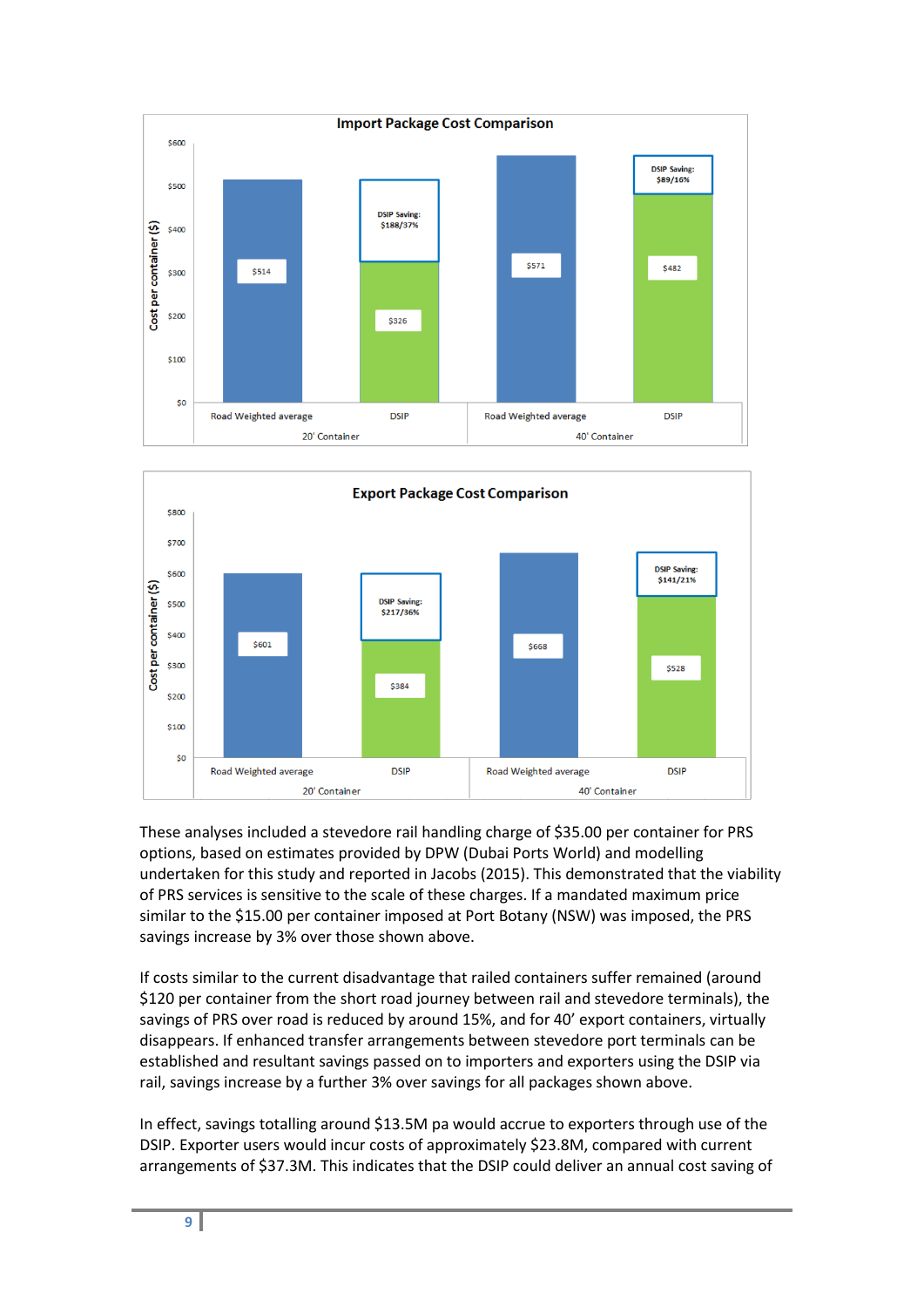\$14 M to exporters. This suggests that exporters will benefit slightly more from the DSIP than importers, mainly due to the greater proportion of exports in 20' containers and greater savings achievable for 20' containers.

The DSIP is expected to have an annual throughput count total of 124,000 TEUs, half of which are expected to be import containers. Using the costs shown below, usage of the DSIP would incur total costs of \$20.2M, compared to a current arrangement (road transport) cost estimate of \$31.9M. This indicates that the DSIP could deliver an annual cost saving \$11.7M to importers.

## *Qualitative Assessment Outcome*

The study concluded that the establishment of the DSIP will provide substantial benefits to importers and exporters in the container supply chain. Broader community benefits will also be realised in the form of job creation and environmental benefits.

The major supply chain benefit is that businesses will have much earlier access to import containers, which will:

- Improve customer service and ability to meet customer needs.
- **Reduce costs to importers by greatly reducing the incidence of demurrage charges** for containers (where they are held for periods exceeding the allowed number of 'free' days).
- Improve importers' inventory management performance, increasing goods availability to meet customer orders in a timely matter.

The variability of time taken to move containers between Dandenong South and Swanson Dock will also be reduced, which will:

- Reduce transport costs to and from the port.
- Reduce the incidence of export containers missing the cut off time for vessel sailings.
- Reduce costs for unloading and loading containers, by providing greater certainty regarding when containers will be available.
- Reducing labour costs when containers are not available for hired casual labour.
- Improve efficiency of warehousing operations for import containers, by improving the accuracy of meeting arrival schedules.
- Reduce dependence on the Monash M1 freeway corridor, which is at capacity most days and is very vulnerable to extended periods of very slow traffic speeds when collisions, breakdowns or other disruptions occur.

# *Findings and Conclusions*

The study concluded that the DSIP could deliver cost savings averaging 23% per import container and 25% per export container. It will generate savings to facility users of \$25.1M per annum at the initial throughput target of 124,000 TEU per annum. It was also estimated that the establishment and operation of the DSIP will generate an estimated 2,800 FTE jobs during the construction phase and 6,100 when fully operational.

In percentage terms, average savings to importers and exporters using import/export supply chain via the DSIP over existing arrangements will be: